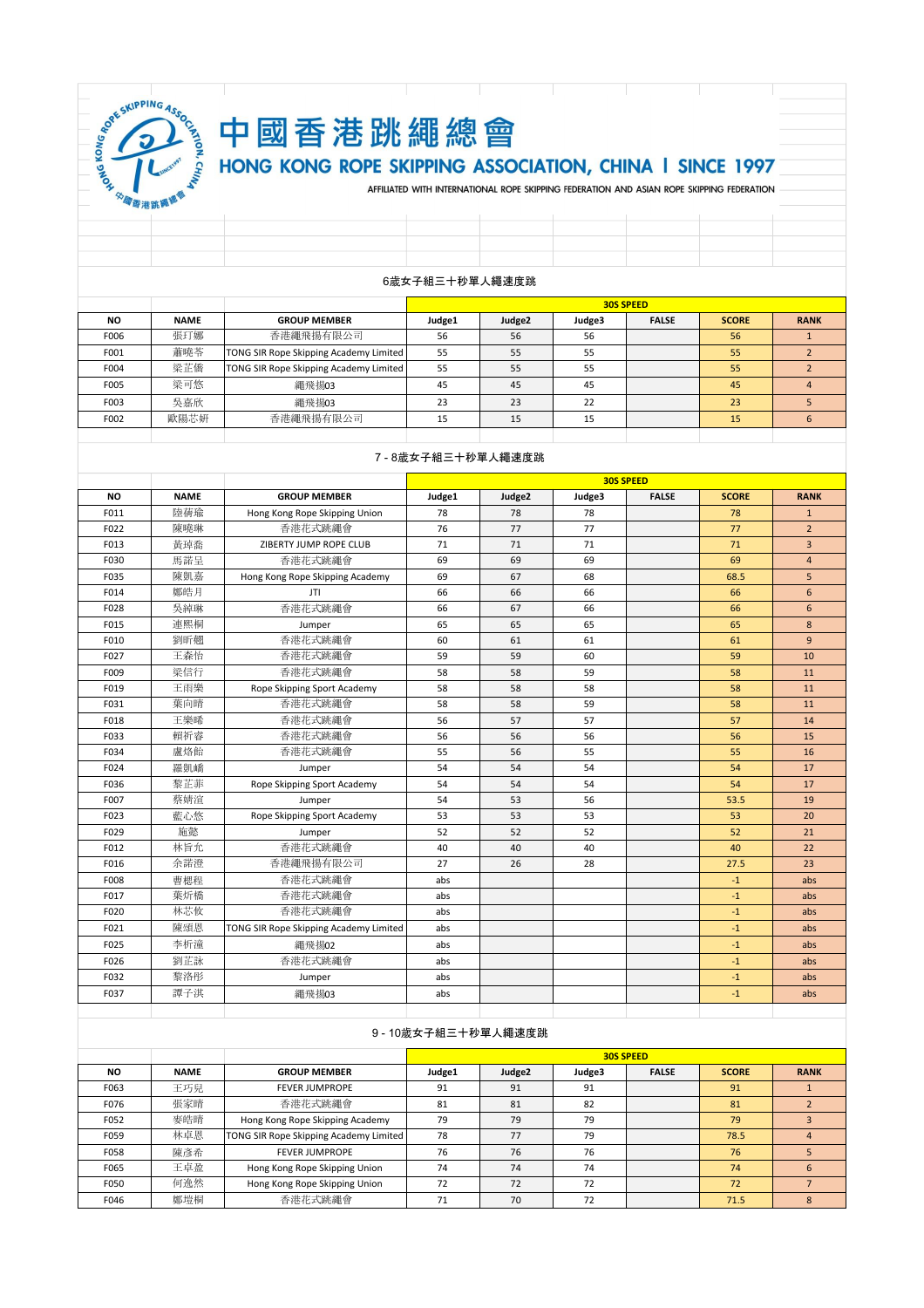| F039 | 黄迦渝 | ZIBERTY JUMP ROPE CLUB          | 71  | 72 | 71 | 71   | $\overline{9}$ |
|------|-----|---------------------------------|-----|----|----|------|----------------|
| F056 | 林可蓄 | ZIBERTY JUMP ROPE CLUB          | 71  | 71 | 72 | 71   | $\overline{9}$ |
| F043 | 羅鈊鍒 | Hong Kong Rope Skipping Academy | 69  | 69 | 69 | 69   | 11             |
| F064 | 崔渝琳 | ZIBERTY JUMP ROPE CLUB          | 69  | 69 | 69 | 69   | 11             |
| F074 | 楊曼婧 | Hong Kong Rope Skipping Union   | 70  | 69 | 69 | 69   | 11             |
| F067 | 黄詩晴 | 香港花式跳繩會                         | 68  | 68 | 69 | 68   | 14             |
| F070 | 陳穎琪 | ZIBERTY JUMP ROPE CLUB          | 68  | 68 | 68 | 68   | 14             |
| F042 | 廖婉晴 | 香港花式跳繩會                         | 67  | 67 | 67 | 67   | 16             |
| F057 | 譚葦晴 | 香港花式跳繩會                         | 67  | 67 | 67 | 67   | 16             |
| F077 | 佘曉嵐 | 香港花式跳繩會                         | 67  | 67 | 67 | 67   | 16             |
| F060 | 鄭柏蓉 | Rope Skipping Sport Academy 1   | 64  | 64 | 64 | 64   | 19             |
| F038 | 胡芍萱 | 香港花式跳繩會                         | 62  | 62 | 62 | 62   | 20             |
| F047 | 黃美兒 | 繩飛揚02                           | 61  | 61 | 60 | 61   | 21             |
| F078 | 周紀瀠 | Masterful Studio                | 61  | 61 | 61 | 61   | 21             |
| F053 | 許茵婷 | Jumper                          | 60  | 59 | 60 | 60   | 23             |
| F062 | 魏熙琳 | 香港花式跳繩會                         | 60  | 60 | 60 | 60   | 23             |
| F055 | 梁靖汶 | JTI                             | 59  | 59 | 59 | 59   | 25             |
| F044 | 潘綽悠 | Jumper                          | 58  | 57 | 57 | 57   | 26             |
| F049 | 關可廷 | Jumper                          | 57  | 57 | 57 | 57   | 26             |
| F069 | 張皓月 | Hong Kong Rope Skipping Union   | 57  | 57 | 57 | 57   | 26             |
| F040 | 黄詠希 | 繩飛揚02                           | 56  | 57 | 56 | 56   | 29             |
| F054 | 鄭柏蔚 | Rope Skipping Sport Academy     | 55  | 56 | 55 | 55   | 30             |
| F041 | 潘瑚  | Hong Kong Rope Skipping Academy | abs |    |    | $-1$ | abs            |
| F045 | 麥家悦 | Rope Skipping Sport Academy 1   | abs |    |    | $-1$ | abs            |
| F048 | 羅天悠 | ZIBERTY JUMP ROPE CLUB          | abs |    |    | $-1$ | abs            |
| F051 | 李恩妍 | 繩飛揚02                           | abs |    |    | $-1$ | abs            |
| F061 | 陳子嫣 | Rope Skipping Sport Academy 1   | abs |    |    | $-1$ | abs            |
| F066 | 吳懷悅 | 香港花式跳繩會                         | abs |    |    | $-1$ | abs            |
| F068 | 王玥霖 | Hong Kong Rope Skipping Academy | abs |    |    | $-1$ | abs            |
| F071 | 梁思晴 | Jumper                          | abs |    |    | $-1$ | abs            |
| F072 | 陳詩諾 | Hong Kong Rope Skipping Academy | abs |    |    | $-1$ | abs            |
| F073 | 衞珏澄 | Hong Kong Rope Skipping Academy | abs |    |    | $-1$ | abs            |
| F075 | 繆悅柔 | ZIBERTY JUMP ROPE CLUB          | abs |    |    | $-1$ | abs            |
|      |     |                                 |     |    |    |      |                |

# 11 - 12歲女子組三十秒單人繩速度跳

|           |             |                                 | <b>30S SPEED</b> |        |        |              |              |                 |
|-----------|-------------|---------------------------------|------------------|--------|--------|--------------|--------------|-----------------|
| <b>NO</b> | <b>NAME</b> | <b>GROUP MEMBER</b>             | Judge1           | Judge2 | Judge3 | <b>FALSE</b> | <b>SCORE</b> | <b>RANK</b>     |
| F091      | 黃嘉慧         | Masterful Studio                | 88               | 88     | 88     |              | 88           | $\mathbf{1}$    |
| F092      | 李雨錡         | Hong Kong Rope Skipping Union   | 86               | 87     | 87     |              | 87           | $\overline{2}$  |
| F098      | 施穎          | Hong Kong Rope Skipping Union   | 85               | 85     | 85     |              | 85           | $\overline{3}$  |
| F107      | 林芳羽         | Hong Kong Rope Skipping Academy | 85               | 85     | 85     |              | 85           | $\overline{3}$  |
| F132      | 鄺銥圻         | Hong Kong Rope Skipping Academy | 84               | 84     | 84     |              | 84           | 5               |
| F130      | 彭子僑         | Jumper                          | 82               | 83     | 83     |              | 83           | 6               |
| F126      | 關泳嵐         | 香港花式跳繩會                         | 78               | 79     | 79     |              | 79           | $\overline{7}$  |
| F134      | 吳曉桐         | Hong Kong Rope Skipping Academy | 79               | 79     | 79     |              | 79           | $7\overline{ }$ |
| F144      | 楊梓晴         | 香港花式跳繩會                         | 79               | 79     | 79     |              | 79           | $\overline{7}$  |
| F129      | 羅倚睛         | 香港花式跳繩會                         | 78               | 78     | 78     |              | 78           | 10              |
| F081      | 杜昕桐         | Hong Kong Rope Skipping Union   | 77               | 77     | 77     |              | 77           | 11              |
| F146      | 莫苗欣         | Hong Kong Rope Skipping Academy | 76               | 77     | 77     |              | 77           | 11              |
| F124      | 柯芷曦         | Hong Kong Rope Skipping Union   | 76               | 76     | 76     |              | 76           | 13              |
| F122      | 龍康平         | 香港花式跳繩會                         | 75               | 75     | 75     |              | 75           | 14              |
| F131      | 胡卓鑾         | Hong Kong Rope Skipping Academy | 75               | 75     | 75     |              | 75           | 14              |
| F093      | 蕭叡          | 香港花式跳繩會                         | 74               | 74     | 74     |              | 74           | 16              |
| F099      | 葉翠兒         | 香港花式跳繩會                         | 74               | 74     | 74     |              | 74           | 16              |
| F088      | 吳善渝         | 香港花式跳繩會                         | 73               | 72     | 73     |              | 73           | 18              |
| F119      | 鄭思睿         | 香港花式跳繩會                         | 73               | 73     | 73     |              | 73           | 18              |
| F112      | 廖可妍         | ZIBERTY JUMP ROPE CLUB          | 72               | 72     | 72     |              | 72           | 20              |
| F090      | 窜穎晞         | Rope Skipping Sport Academy 1   | 70               | 69     | 70     |              | 70           | 21              |
| F115      | 駱卓勵         | 香港花式跳繩會                         | 69               | 69     | 69     |              | 69           | 22              |
| F128      | 張焯喬         | 香港花式跳繩會                         | 69               | 69     | 69     |              | 69           | 22              |
| F087      | 陳嘉嵐         | 香港花式跳繩會                         | 68               | 68     | 69     |              | 68           | 24              |
| F137      | 劉采翿         | 香港花式跳繩會                         | 68               | 68     | 68     |              | 68           | 24              |
| F139      | 陳泳兒         | 香港花式跳繩會                         | 68               | 68     | 68     |              | 68           | 24              |
| F123      | 嚴寀僑         | Jumper                          | 66               | 65     | 67     |              | 66.5         | 27              |
| F086      | 黄斯詩         | Rope Skipping Sport Academy 1   | 66               | 66     | 66     |              | 66           | 28              |
| F113      | 王穎蓁         | 香港花式跳繩會                         | 66               | 66     | 66     |              | 66           | 28              |
| F141      | 楊澤筠         | Hong Kong Rope Skipping Academy | 66               | 66     | 66     |              | 66           | 28              |
| F082      | 梁芷晴         | 香港花式跳繩會                         | 65               | 65     | 65     |              | 65           | 31              |
| F094      | 何婉晴         | 循理會美林小學                         | 65               | 64     | 65     |              | 65           | 31              |
| F136      | 賴祈頌         | 香港花式跳繩會                         | 65               | 65     | 65     |              | 65           | 31              |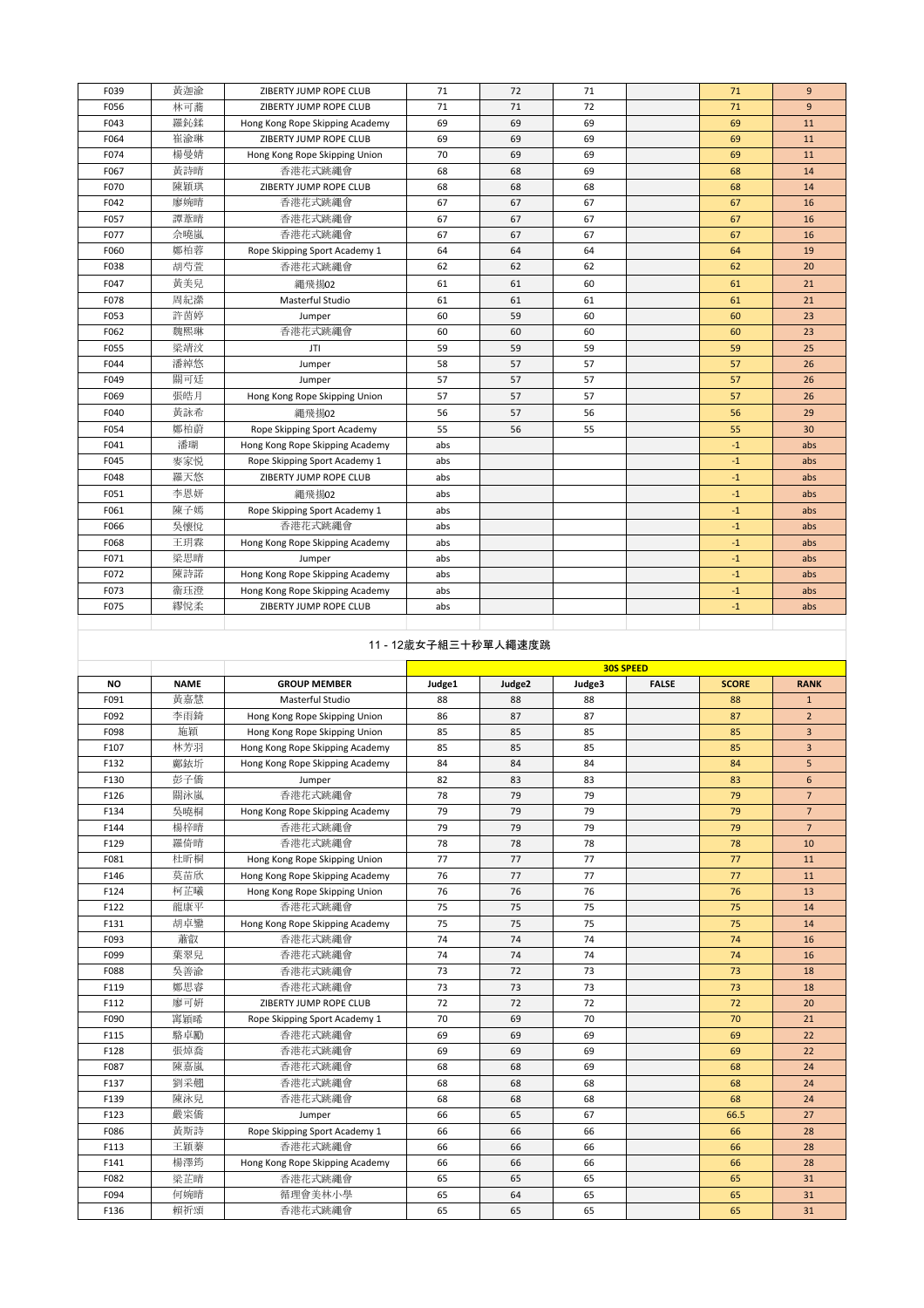| F084 | 梁安喬 | 香港花式跳繩會                         | 64  | 64 | 64 | 64   | 34  |
|------|-----|---------------------------------|-----|----|----|------|-----|
| F085 | 陳緻霖 | 繩飛揚03                           | 63  | 63 | 63 | 63   | 35  |
| F097 | 孔若谷 | 香港花式跳繩會                         | 63  | 63 | 63 | 63   | 35  |
| F109 | 劉栩華 | 繩飛揚02                           | 63  | 63 | 63 | 63   | 35  |
| F110 | 蔡諾禧 | 香港花式跳繩會                         | 63  | 62 | 63 | 63   | 35  |
| F096 | 潘可兒 | Jumper                          | 62  | 63 | 62 | 62   | 39  |
| F121 | 趙晴欣 | Hong Kong Rope Skipping Union   | 62  | 62 | 62 | 62   | 39  |
| F080 | 黃善樺 | Hong Kong Rope Skipping Academy | 62  | 61 | 65 | 61.5 | 41  |
| F108 | 胡筠琳 | 香港花式跳繩會                         | 61  | 62 | 61 | 61   | 42  |
| F143 | 黄依穎 | Hong Kong Rope Skipping Academy | 61  | 61 | 61 | 61   | 42  |
| F133 | 陳詩韻 | 香港繩飛揚有限公司                       | 60  | 60 | 60 | 60   | 44  |
| F138 | 張焯嵐 | 香港花式跳繩會                         | 59  | 60 | 60 | 60   | 44  |
| F142 | 陸盼伊 | 循理會美林小學                         | 60  | 60 | 60 | 60   | 44  |
| F145 | 蔡敏妮 | 繩飛揚02                           | 60  | 58 | 59 | 59.5 | 47  |
| F089 | 陳凱琳 | Hong Kong Rope Skipping Academy | 59  | 59 | 59 | 59   | 48  |
| F116 | 鄧凱澄 | 香港花式跳繩會                         | 57  | 58 | 59 | 58.5 | 49  |
| F101 | 李芊瀾 | 香港花式跳繩會                         | 58  | 58 | 58 | 58   | 50  |
| F111 | 胡芍蕃 | 香港花式跳繩會                         | 58  | 58 | 57 | 58   | 50  |
| F125 | 羅詩霖 | 繩飛揚03                           | 60  | 58 | 58 | 58   | 50  |
| F079 | 黎綽文 | 香港花式跳繩會                         | 55  | 54 | 56 | 55.5 | 53  |
| F117 | 林懿  | Rope Skipping Sport Academy 1   | 55  | 56 | 55 | 55   | 54  |
| F106 | 黄梓君 | JTI                             | 52  | 53 | 53 | 53   | 55  |
| F127 | 何芍嵐 | 循理會美林小學                         | 51  | 49 | 51 | 51   | 56  |
| F120 | 董卓華 | Jumper                          | 44  | 44 | 45 | 44   | 57  |
| F102 | 嚴詠瑤 | 繩飛揚02                           | 33  | 33 | 33 | 33   | 58  |
| F083 | 葉子盈 | <b>FEVER JUMPROPE</b>           | abs |    |    | $-1$ | abs |
| F095 | 謝恩  | 香港花式跳繩會                         | abs |    |    | $-1$ | abs |
| F100 | 林樂瑤 | 循理會美林小學                         | abs |    |    | $-1$ | abs |
| F103 | 林嘉慧 | 繩飛揚02                           | abs |    |    | $-1$ | abs |
| F104 | 陳梓澄 | 繩飛揚02                           | abs |    |    | $-1$ | abs |
| F105 | 葉穎恩 | 香港花式跳繩會                         | abs |    |    | $-1$ | abs |
| F114 | 劉穎心 | 香港繩飛揚有限公司                       | abs |    |    | $-1$ | abs |
| F118 | 林靜詩 | 香港花式跳繩會                         | abs |    |    | $-1$ | abs |
| F135 | 楊凱珊 | 繩飛揚02                           | abs |    |    | $-1$ | abs |
| F140 | 呂頌雯 | 香港繩飛揚有限公司                       | abs |    |    | $-1$ | abs |
|      |     |                                 |     |    |    |      |     |

# 13 - 14歲女子組三十秒單人繩速度跳

|           |             |                                 |        |                    | <b>30S SPEED</b> |              |              |                 |
|-----------|-------------|---------------------------------|--------|--------------------|------------------|--------------|--------------|-----------------|
| <b>NO</b> | <b>NAME</b> | <b>GROUP MEMBER</b>             | Judge1 | Judge <sub>2</sub> | Judge3           | <b>FALSE</b> | <b>SCORE</b> | <b>RANK</b>     |
| F158      | 梁恩浠         | Hong Kong Rope Skipping Union   | 89     | 88                 | 87               |              | 88.5         | $\mathbf{1}$    |
| F152      | 陳映而         | Rope Skipping Sport Academy     | 86     | 86                 | 86               |              | 86           | $\overline{2}$  |
| F164      | 杜朗延         | Hong Kong Rope Skipping Union   | 83     | 83                 | 83               |              | 83           | $\overline{3}$  |
| F161      | 章樂妍         | Hong Kong Rope Skipping Union   | 81     | 81                 | 81               |              | 81           | $\overline{4}$  |
| F148      | 陳穎          | Rope Skipping Sport Academy     | 80     | 80                 | 79               |              | 80           | 5               |
| F168      | 庾詠彤         | Hong Kong Rope Skipping Academy | 77     | 78                 | 78               |              | 78           | 6               |
| F167      | 丁形          | 繩飛揚03                           | 73     | 74                 | 74               |              | 74           | $7\overline{ }$ |
| F156      | 劉利恩         | 繩飛揚02                           | 73     | 73                 | 72               |              | 73           | 8               |
| F163      | 謝鈞渝         | 香港花式跳繩會                         | 73     | 73                 | 74               |              | 73           | 8               |
| F150      | 張文淇         | Rope Skipping Sport Academy 1   | 72     | 72                 | 72               |              | 72           | 10              |
| F153      | 蔡偲慧         | 香港花式跳繩學社                        | 70     | 70                 | 68               |              | 70           | 11              |
| F155      | 范睎晴         | Rope Skipping Sport Academy 1   | 70     | 70                 | 70               |              | 70           | 11              |
| F165      | 單焯瑤         | 香港花式跳繩會                         | 70     | 70                 | 70               |              | 70           | 11              |
| F151      | 鄭恩敏         | Masterful Studio                | 65     | 65                 | 65               |              | 65           | 14              |
| F166      | 馮晞桐         | Jumper                          | 64     | 64                 | 65               |              | 64           | 15              |
| F154      | 鄭芯悅         | 香港花式跳繩會                         | 60     | 60                 | 60               |              | 60           | 16              |
| F147      | 吳逸桐         | Indivdual                       | 54     | 54                 | 53               |              | 54           | 17              |
| F162      | 郭恩錡         | 繩飛揚02                           | 44     | 44                 | 44               |              | 44           | 18              |
| F157      | 陳凱婧         | Indivdual                       | 37     | 37                 | 38               |              | 37           | 19              |
| F149      | 楊雅汶         | Hong Kong Rope Skipping Union   | abs    |                    |                  |              | $-1$         | abs             |
| F159      | 關文晴         | Hong Kong Rope Skipping Academy | abs    |                    |                  |              | $-1$         | abs             |
| F160      | 溫婉善         | 繩飛揚02                           | abs    |                    |                  |              | $-1$         | abs             |
|           |             |                                 |        |                    |                  |              |              |                 |

|      | 15 - 1/威女士組二十秒里人繩迷度跳 |                               |                                                                           |    |    |  |    |  |  |  |
|------|----------------------|-------------------------------|---------------------------------------------------------------------------|----|----|--|----|--|--|--|
|      |                      |                               | <b>30S SPEED</b>                                                          |    |    |  |    |  |  |  |
| ΝO   | <b>NAME</b>          | <b>GROUP MEMBER</b>           | Judge2<br>Judge1<br><b>RANK</b><br><b>FALSE</b><br><b>SCORE</b><br>Judge3 |    |    |  |    |  |  |  |
| F178 | 馮浠桐                  | Hong Kong Rope Skipping Union | 92                                                                        | 91 | 92 |  | 92 |  |  |  |
| F179 | 曾鈺婷                  | 香港花式跳繩會                       | 85                                                                        | 84 | 85 |  | 85 |  |  |  |
| F176 | 林穎欣                  | 香港花式跳繩會                       | 81                                                                        | 82 | 82 |  | 82 |  |  |  |

# 15 - 17歲女子組三十秒單人繩速度跳